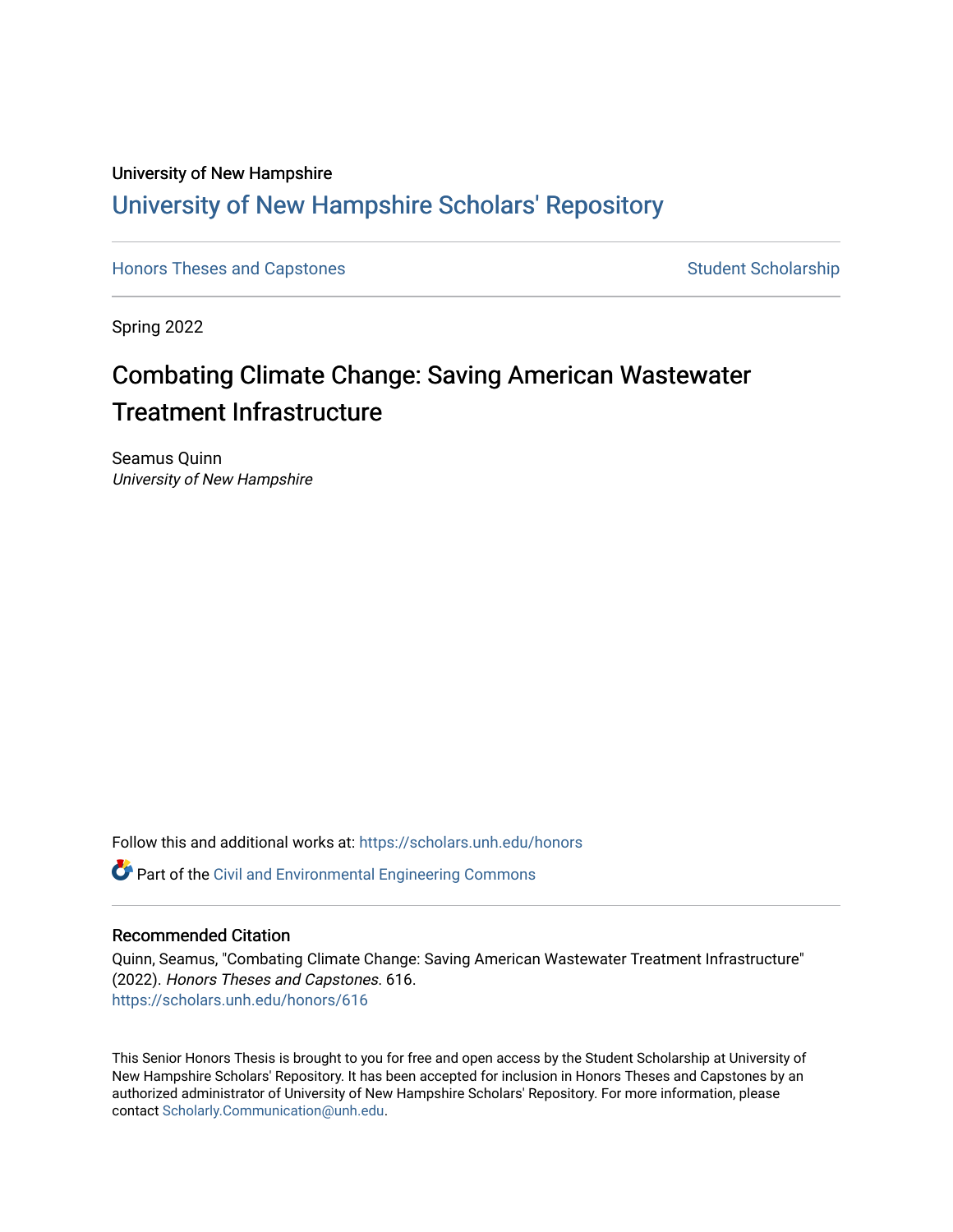# **Combating Climate Change: Saving American Wastewater Treatment Infrastructure**

*A Senior Honors Thesis Presented to the University of New Hampshire*

*In Partial Fulfillment of the Requirements for Honors in Civil Engineering*

By Seamus Quinn B.S. Civil Engineering College of Engineering and Physical Sciences University of New Hampshire

> Faculty Advisor: Dr. James Malley Jr

> > Spring 2022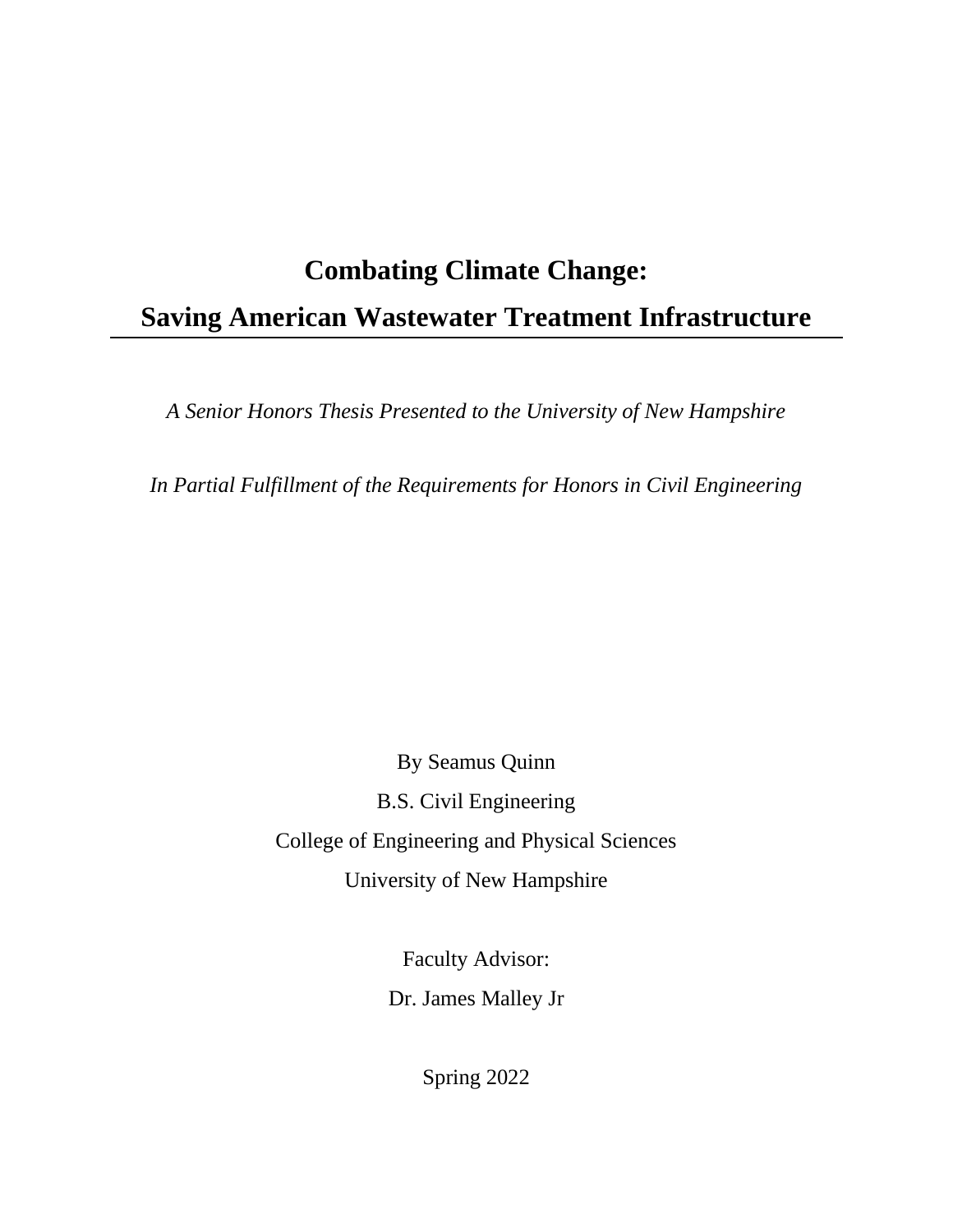#### **Abstract**

Climate change is a significant issue currently facing the United States' wastewater treatment sector. It is becoming increasingly clear that its effects have the potential to damage and disrupt the operations of both treatment facilities and associated systems. This study aims to determine which effects of climate change contribute to this risk based on feedback from a combination of academic researchers and industry professionals. A case study of the city of Warwick, Rhode Island's wastewater treatment facility was used to supplement this information based on an evaluation of how this particular system has been impacted by the effects of climate change. The results show that changes in precipitation, increase in temperature, increase in storm intensity, sea level rise, and decrease in stream flows all threaten the functionality of American wastewater treatment infrastructure. Furthermore, it was found that changes in precipitation—specifically increase in rainfall intensity and decrease in rainfall frequency—have impacted the operations of Warwick's wastewater treatment facility. These findings make it apparent that necessary measures need to be taken to protect wastewater treatment infrastructure in the United States against the threat of climate change.

#### *Keywords:*

Wastewater treatment, climate change, adaptive solutions, case study, wastewater system flooding, wastewater intake, wastewater discharge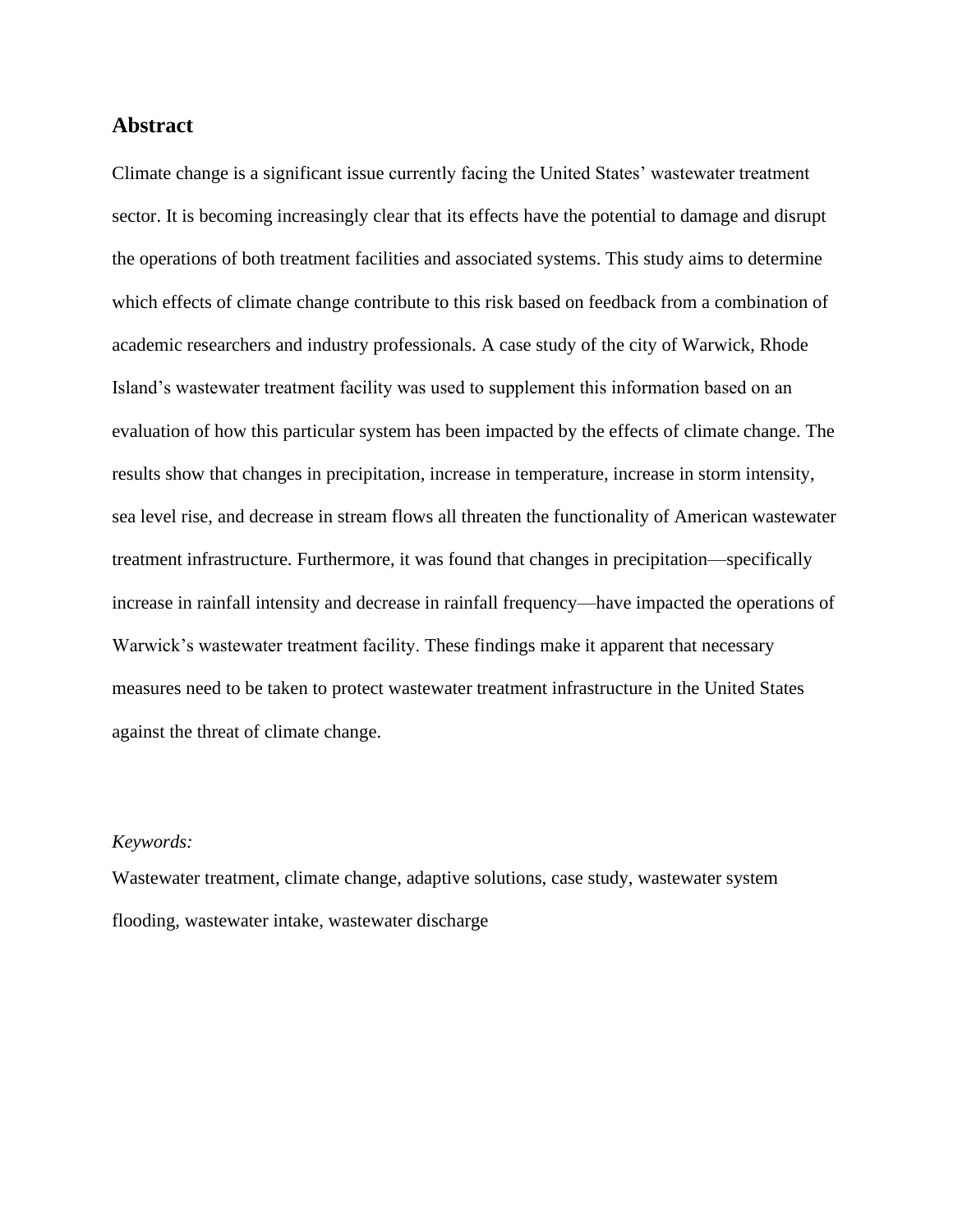### **Acknowledgments**

First and foremost, I am extremely grateful to my thesis advisor, Dr. James Malley Jr., for his invaluable advice, continuous support, and patience throughout the process of researching and writing this Honors Thesis. Your insightful feedback helped resolve any issues I ran into along the way and enhanced the quality of my work.

I would also like to thank Janine Burke-Wells, Dr. Paul Kirshen, Dr. Kyle Kwiatkowski, and Dr. Weiwei Mo for agreeing to share their knowledge and experience with me. You all contributed to my work in unique ways and helped make this research effort possible.

Finally, I would like to express my gratitude to my academic advisors, Dr. Jean Benoit and Dr. Erin Bell. It would not have been possible for me to achieve the same level of academic success and fulfillment over the past four years without your guidance and encouragement.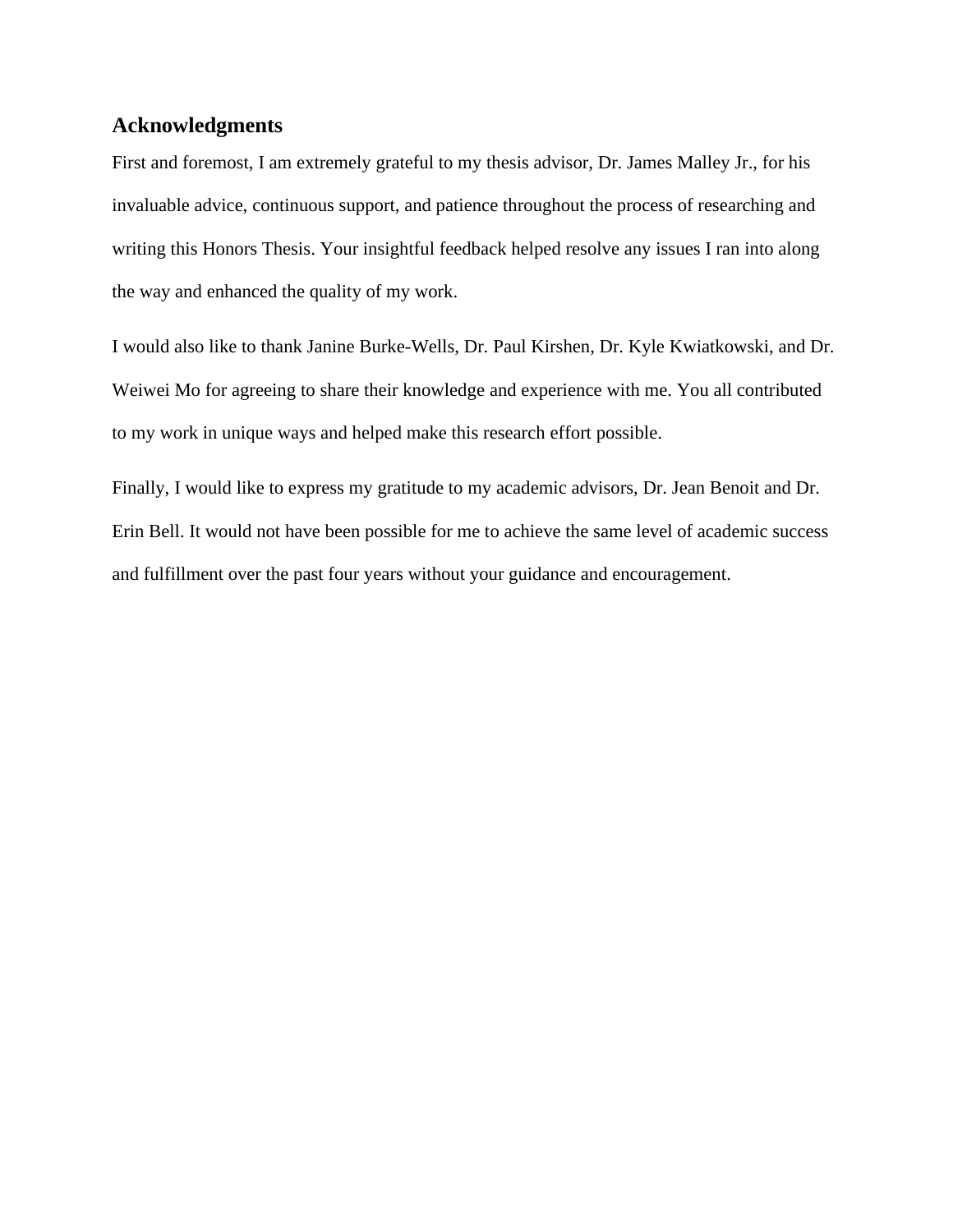# **Table of Contents**

# List of Tables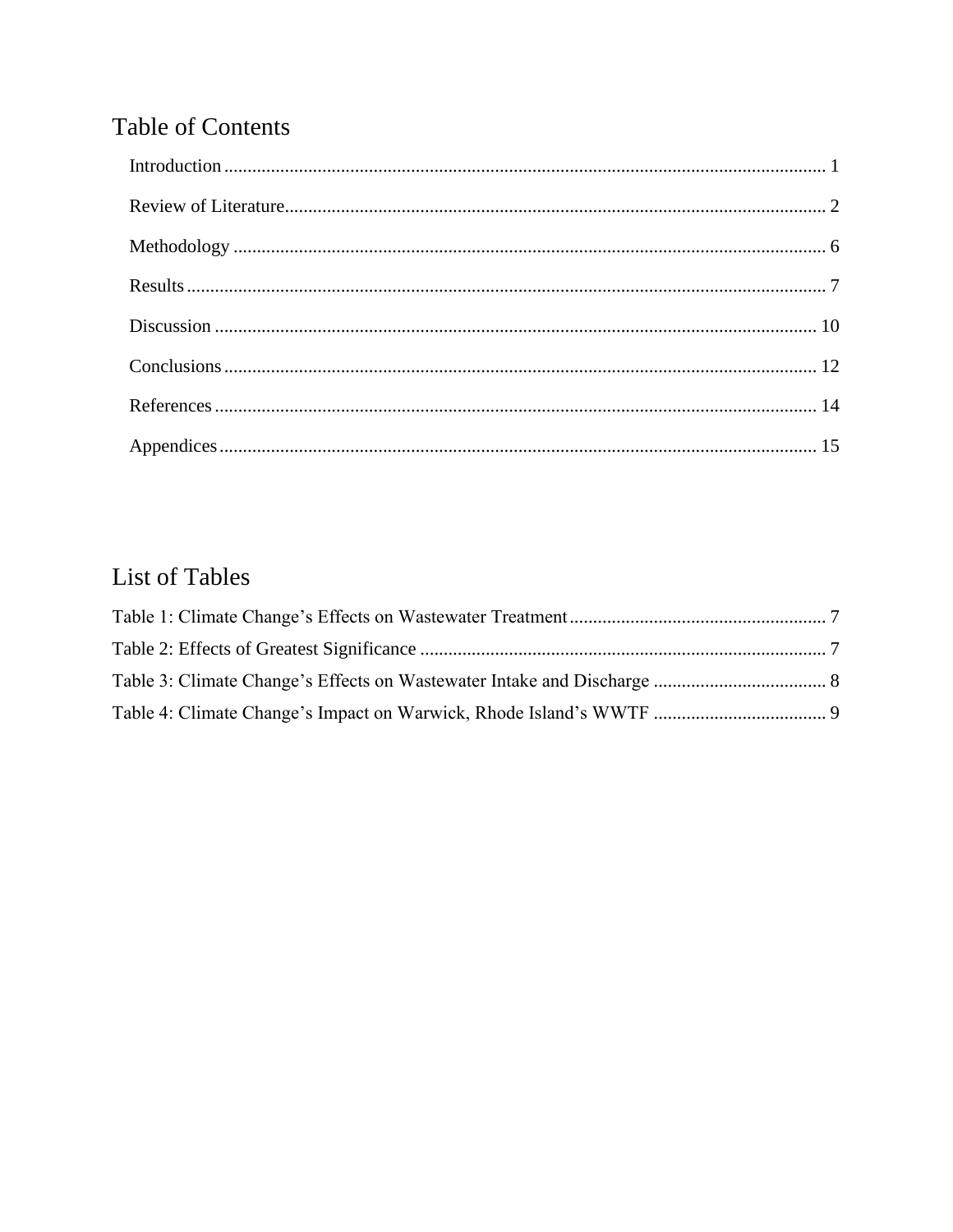#### <span id="page-5-0"></span>**Introduction**

Climate change represents one of the greatest existential threats humanity has ever faced. Its effects are wide-ranging and now virtually every corner of  $21<sup>st</sup>$ -century American society is feeling its impact. This is immediately evident when studying weather trends across the country: in the Southwest, droughts are becoming more frequent and severe, creating the ideal conditions for forest fires; floods caused by erratic rain patterns are plaguing the Midwest on an annual basis; sea levels are rising along both the East and West Coasts, inundating coastal communities; extreme storm events such as hurricanes are growing ever more intense, causing greater destruction, especially in the Southeast. Even more concerning is the fact that climate projections predict that these phenomena will continue to worsen at an accelerating rate in the future.

One sector of American society that is particularly exposed to the effects of climate change is wastewater treatment. Several factors contribute to this being the case. Historically, wastewater treatment facilities have been constructed at low elevations adjacent to bodies of water based on certain design considerations (Hummel et al., 2018). This means that these facilities are also stuck in locations where they will be heavily impacted by severe weather events like flooding, storm surge, and hurricanes. Many of the processes involved in wastewater treatment are also directly influenced by climatic variables like precipitation and temperature (Zouboulis et al., 2014). In conclusion, climate change will profoundly impact wastewater treatment infrastructure in the United States if solutions designed to mitigate this risk are not implemented.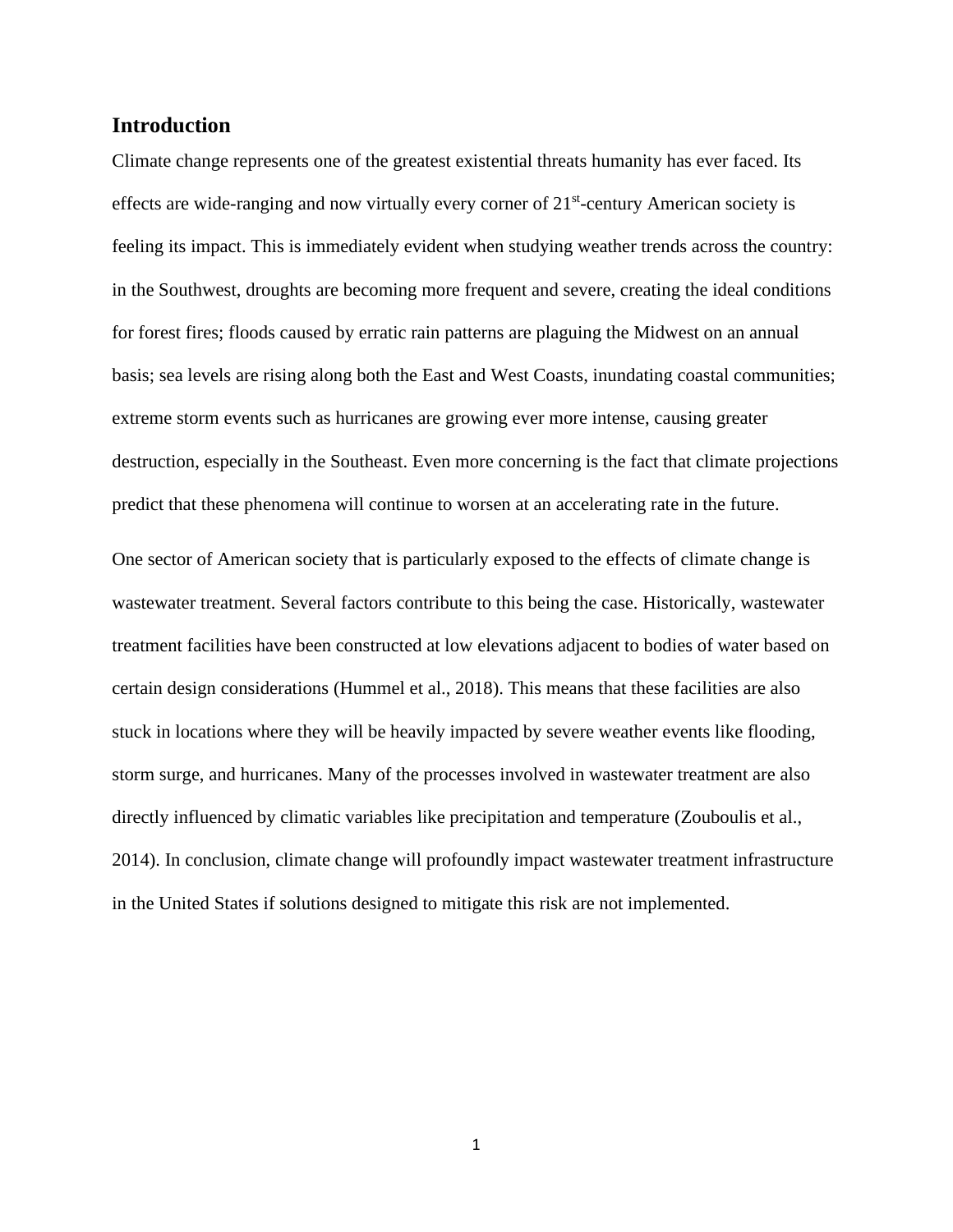#### <span id="page-6-0"></span>**Review of Literature**

Many previous research efforts have sought to provide a comprehensive overview of all the ways in which climate change is expected to impact wastewater treatment infrastructure in the United States. The broad scope of this type of study has been conducive to qualitative analysis, meaning that a wider variety of effects associated with climate change can be identified and explained without the use of data. There is some variability regarding which effects researchers identify but increases in temperature, changes in precipitation, and sea level rise are all consistently referenced as being significant (Singh et al., 2019; Zouboulis et al., 2014)**.** Changes in precipitation can further be divided into decreases in precipitation and increases in precipitation since these effects have very different impacts and should therefore be analyzed separately.

Rising temperatures across the United States are affecting many elements of wastewater treatment. The biological and chemical processes involved in treatment are climate-dependent, meaning that warmer temperatures enhance conversion processes and increase removal efficiencies**.** This can improve the feasibility of using certain treatment processes like anaerobic reactors since these systems are well-suited for operating in warmer climates (Zouboulis et al., 2014). However, decreases in the dissolved oxygen holding capacity of water and increased need for aeration and mixing both contribute to more volumetric direct energy consumption at treatment facilities (Khalkhali et al., 2020)**.** Members of the public served by municipal wastewater systems may also be negatively affected by increases in temperature because these changes can lead to sewer corrosion and odor problems (Singh et al., 2019).

Droughts are becoming more frequent and severe due to decreases in precipitation in arid regions. The lack of precipitation causes rivers and streams to experience lower flows, meaning that less wastewater effluent can be discharged if the water quality in these water bodies is to be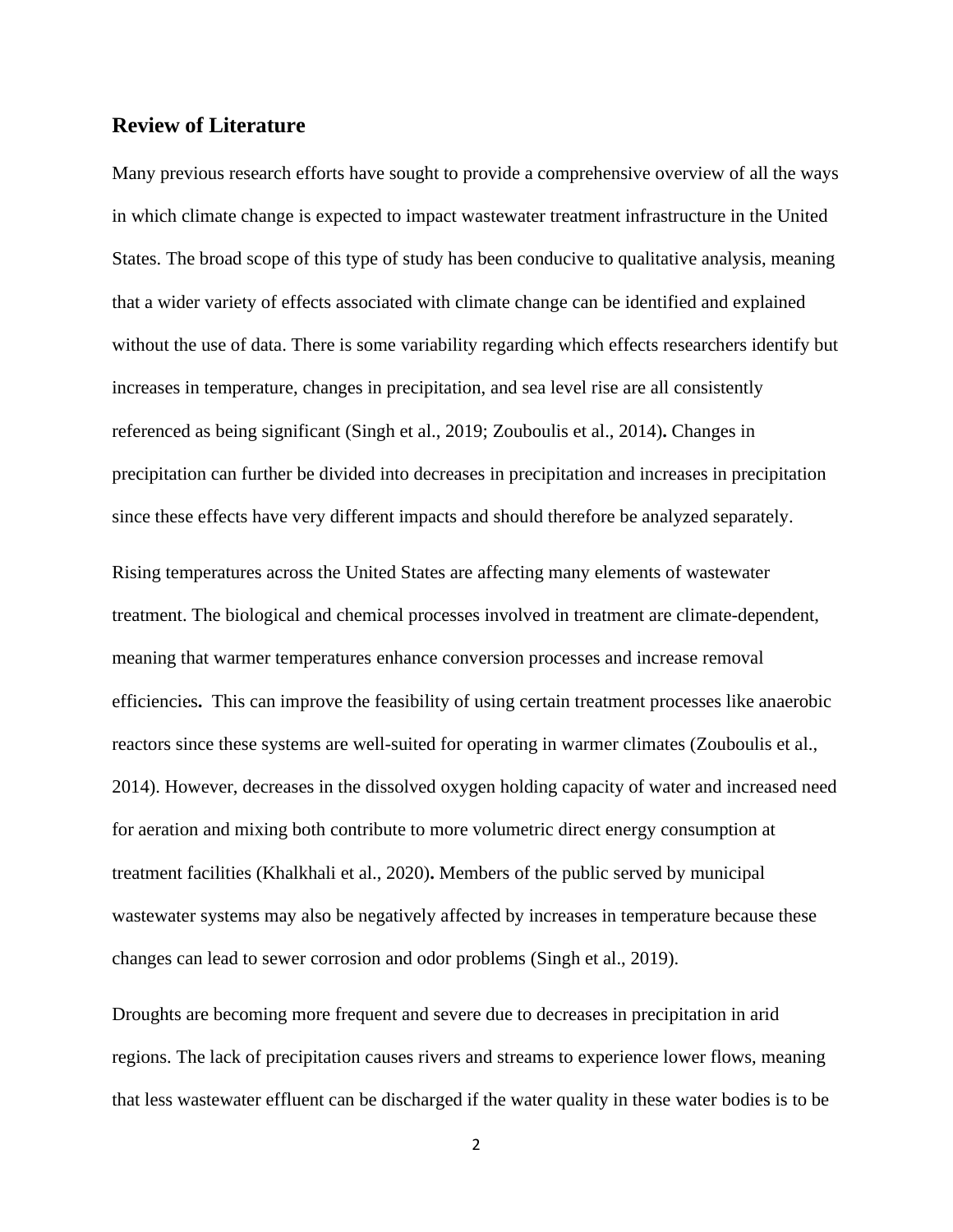maintained (Chappelle et al.). Water conservation policies designed to combat the effects of drought can further intensify issues in wastewater treatment since sudden drops in water use decrease the volume and quality of wastewater influent (Chappelle et al.). This has been observed to be the case in California during periods of drought. During the sustained period of drought that occurred between 2012 and 2016, messaging, social initiatives, and monetary incentives were created by the state's government to convince residents to limit their water use (Chappelle et al.). Consequently, per capita water consumption dramatically declined, leading to increases in the cost of treatment per volume for facility operators and the concentration of pollutants in influent and effluent flows (Chappelle et al.).

Increases in precipitation in wet climates are producing more frequent and severe flooding. This is a major concern since floodwaters can inundate wastewater treatment facilities, cutting off power, damaging equipment, and releasing untreated sewage in the process. An example of this phenomenon occurred in Seattle, Washington in 2017 when a single rainstorm caused 180 million gallons of wastewater to overflow into Puget Sound (Kirchhoff et al., 2019). Heavy rainfall events also threaten to cause combined sewer systems to overflow, especially since combined sewer overflow control programs have typically been designed based on historic hydrologic records and do not account for future projections (Zouboulis et al., 2014). These types of sewage overflows result in the contamination of natural ecosystems and residential areas and produce high concentrations of coliforms, Giardia, and Cryptosporidium (Zouboulis et al., 2014). This reduces the quality of influent and forces water suppliers to adapt treatment processes to meet regulatory standards.

Rising sea levels put wastewater treatment facilities in coastal communities at risk of flooding as well. The facilities in these communities have historically been located at low elevations adjacent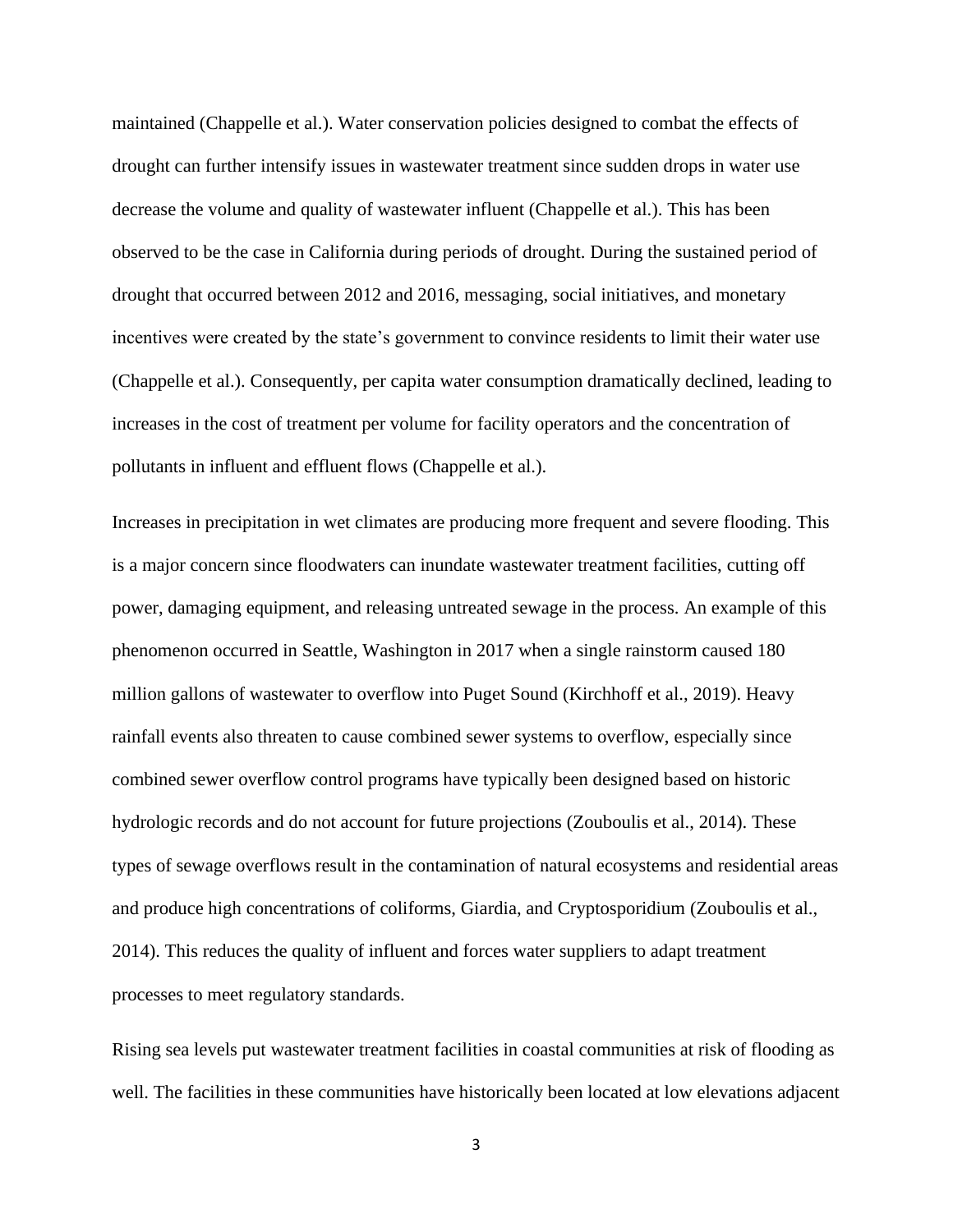to the ocean to increase the efficiency of effluent discharge and limit the need for pumping to the facility (Hummel et al., 2018). This means that these facilities are also at high risk of overflowing and being damaged during periodic storm surge events (Zouboulis et al., 2014). Moreso than for flooding caused by heavy precipitation, the risk of permanent inundation due to sea level rise may create the need for the permanent relocation of facilities in some cases (Hummel et al., 2018). Major cities along both coasts of the United States have already undertaken efforts to evaluate and quantify how exposed their wastewater treatment infrastructure is to these impacts. One risk assessment conducted by the New York City Department of Environmental Protection revealed that all 14 of the city's wastewater treatment plants and 58 of 96 pump stations—which contain a combined total of more than \$1 billion worth of equipment—are considered at risk of flood damage due to sea level rise (Balci et al, 2014)

Research focused on quantifying the impacts of climate change on wastewater treatment has also been conducted. The process of creating a model capable of accurately assessing the predicted effects of climate change is very difficult due to the vast number of inputs that have to be considered. As a result, researchers typically select a limited number of climate change-related variables and outputs to include in their analysis. A noteworthy example of this type of research was focused on determining how drought conditions caused by changes in precipitation affect effluent water quality and how this impact can be mitigated. Significant findings that came out of this work included that drought and the water conservation measures that are often implemented to combat it both contribute to reductions in the quality and quantity of wastewater influent and effluent (Tran et al., 2017). These conclusions provide insight into the relationship between the variables of interest and could certainly influence public policy in drought-prone areas like the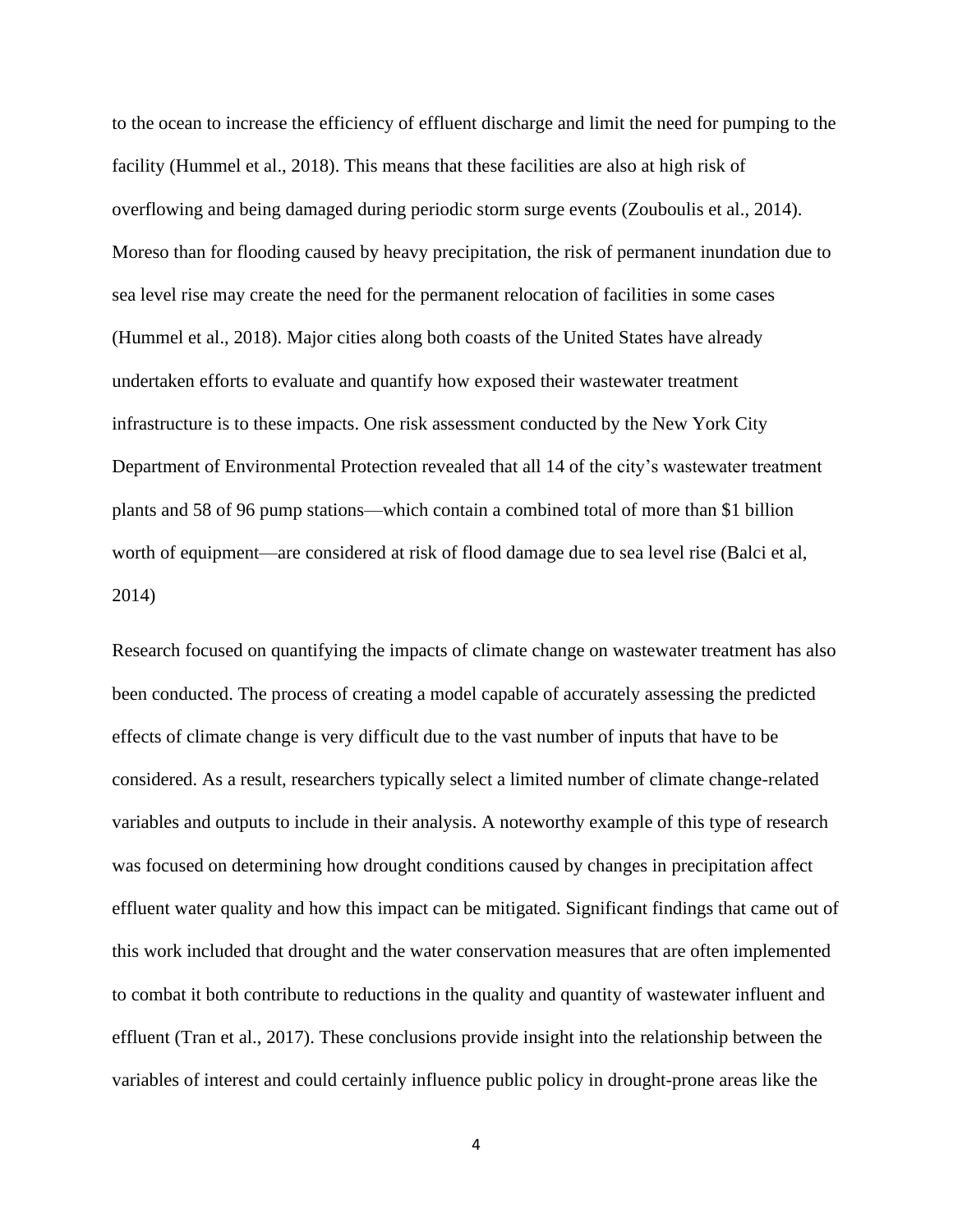Southwestern United States. However, this is still just a small piece of the much larger issue since drought is only one of a wide variety of effects associated with climate change and its impact is limited to certain regions.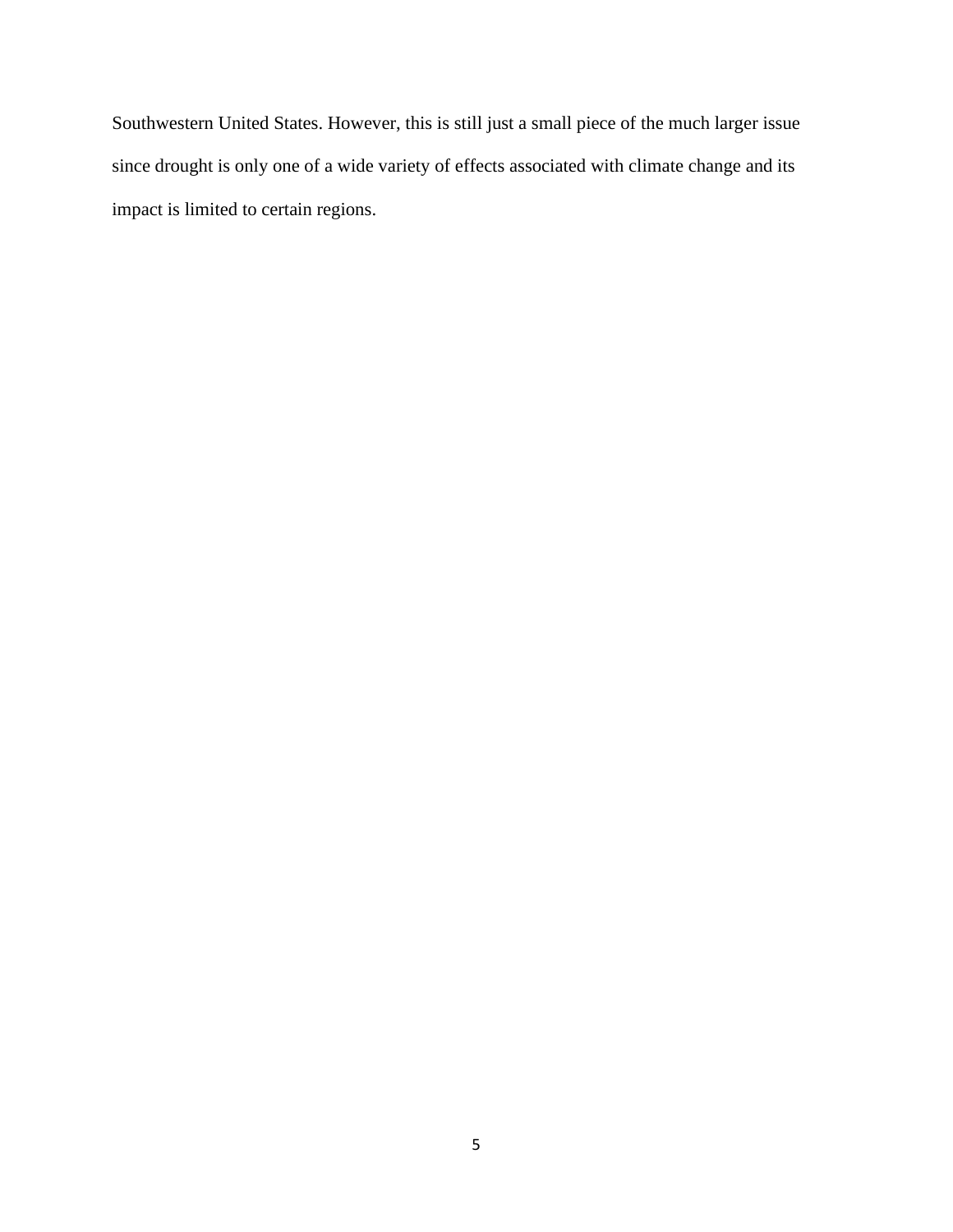#### <span id="page-10-0"></span>**Methodology**

Climate change's impact on wastewater treatment infrastructure was evaluated using qualitative data collected from interviews with both academics and professional engineers. The interviewees all had a background in conducting research related to climate change's impact on American infrastructure or working in the field of wastewater engineering. Interviews consisted of a series of questions that were developed based on the respective expertise of each interviewee, but which generally covered what effects climate change has on wastewater treatment infrastructure, which of those effects are most significant, and what adaptive solutions can be implemented to combat those effects. Their responses were transcribed and the list of the effects of climate change that was compiled was then organized into categories based on whether these effects were related to wastewater intake or discharge.

A case study of flooding at the city of Warwick, Rhode Island's wastewater treatment facility was also conducted to supplement the qualitative data. The information used in this study was collected from Janine Burke-Wells in the form of interview responses and published articles that she authored. She was able to share first-hand information about this topic since she previously served as the Executive Director of the Warwick Sewer Authority from 2008 to 2019.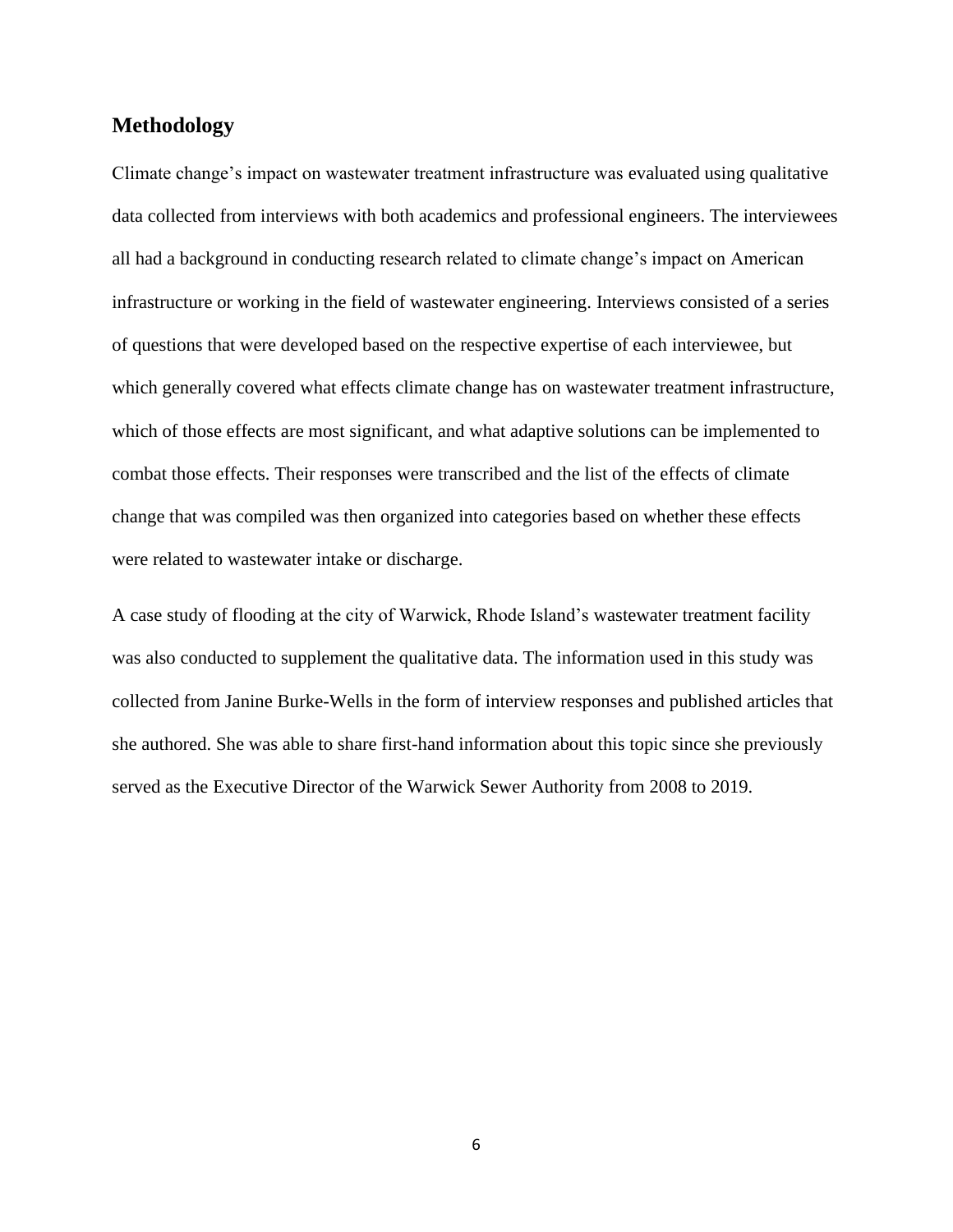### <span id="page-11-0"></span>**Results**

#### *Responses From Interviews*

A list of the effects of climate change that impact wastewater treatment infrastructure in the United States was compiled using the responses from the interviews. This list is shown below in Table 1.



*Table 1: Climate Change's Effects on Wastewater Treatment*

Of the effects of climate change included in Table 1, those that were most frequently mentioned

in the interviews and identified as being of great significance are listed below in Table 2.

| Sea level rise                     |  |
|------------------------------------|--|
| Increase in air temperature        |  |
| Increase in depth of precipitation |  |
| Decrease in depth of precipitation |  |
| Increase in rainfall intensity     |  |
|                                    |  |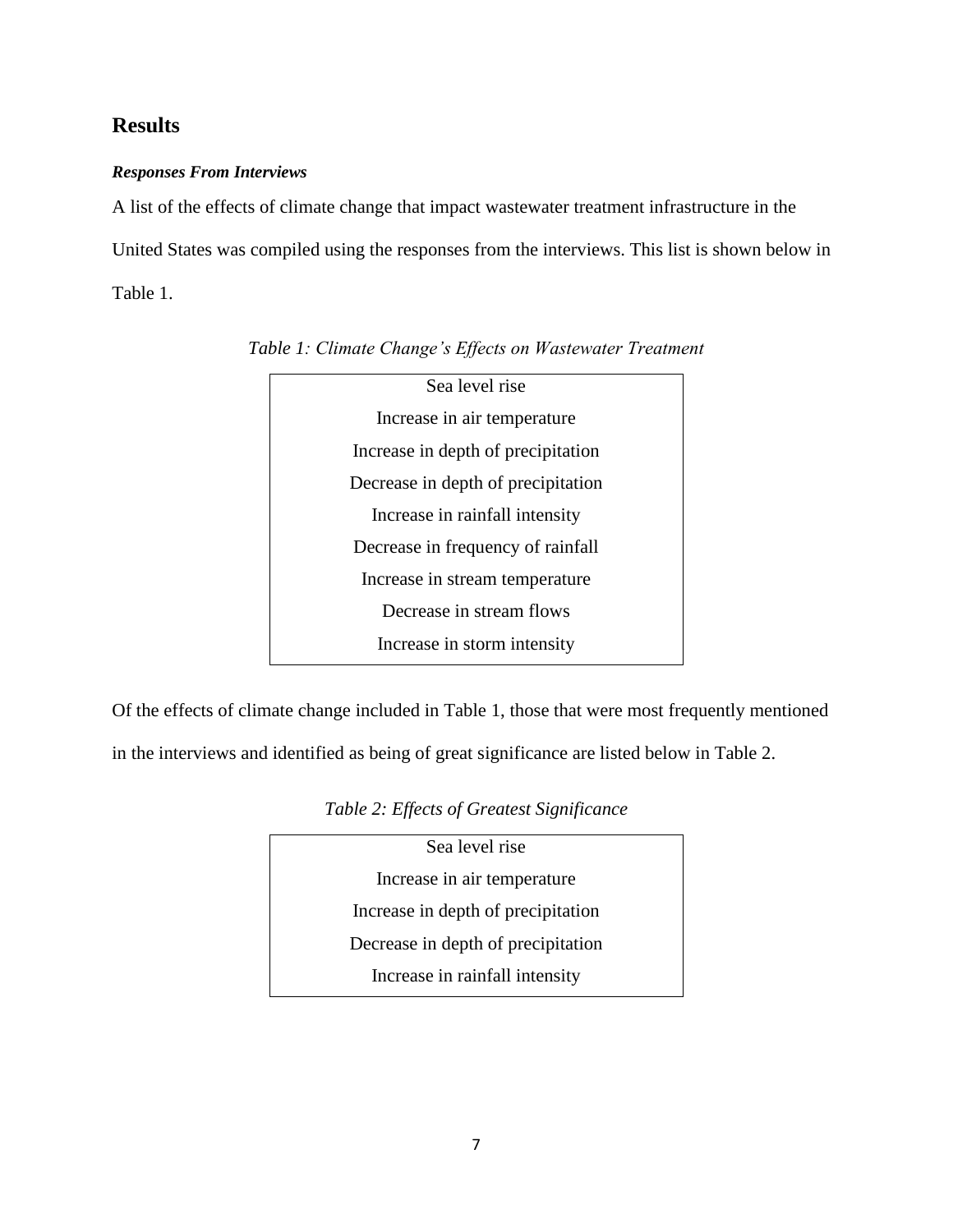The effects of climate change included in Table 1 were also sorted based on how they affect wastewater treatment processes. Table 3 shows the list of effects separated into categories for those that affect wastewater intake and those that affect wastewater discharge.

| Intake                             | Discharge                          |
|------------------------------------|------------------------------------|
| Increase in depth of precipitation | Sea level rise                     |
| Decrease in depth of precipitation | Increase in depth of precipitation |
| Increase in rainfall intensity     | Decrease in depth of precipitation |
| Decrease in frequency of rainfall  | Increase in rainfall intensity     |
| Increase in air temperature        | Decrease in frequency of rainfall  |
| Increase in storm intensity        | Increase in stream temperature     |
|                                    | Decrease in stream flows           |
|                                    | Increase in storm intensity        |

*Table 3: Climate Change's Effects on Wastewater Intake and Discharge*

#### *Case Study of Warwick, Rhode Island's WWTF*

The city of Warwick, Rhode Island's wastewater treatment facility has experienced several issues related to flooding since its construction in 1965. Flooding of the facility during the first few decades of its operation was primarily attributed to increased surface runoff from the surrounding area caused by further development and paving. In response, a levee designed to protect against a 100-year flood level with three feet of freeboard was constructed around the facility in the mid-1980s. This addition did limit the frequency of flooding. However, a series of heavy rainfall events in March 2010 still resulted in the complete inundation of the facility after the peak flow rating was exceeded and the adjacent Pawtuxet River flooded its banks. The collection system and basic treatment operations were restored less than a week after the floodwaters subsided, and the facility was in compliance with the standards for its pollutant discharge permits within three months.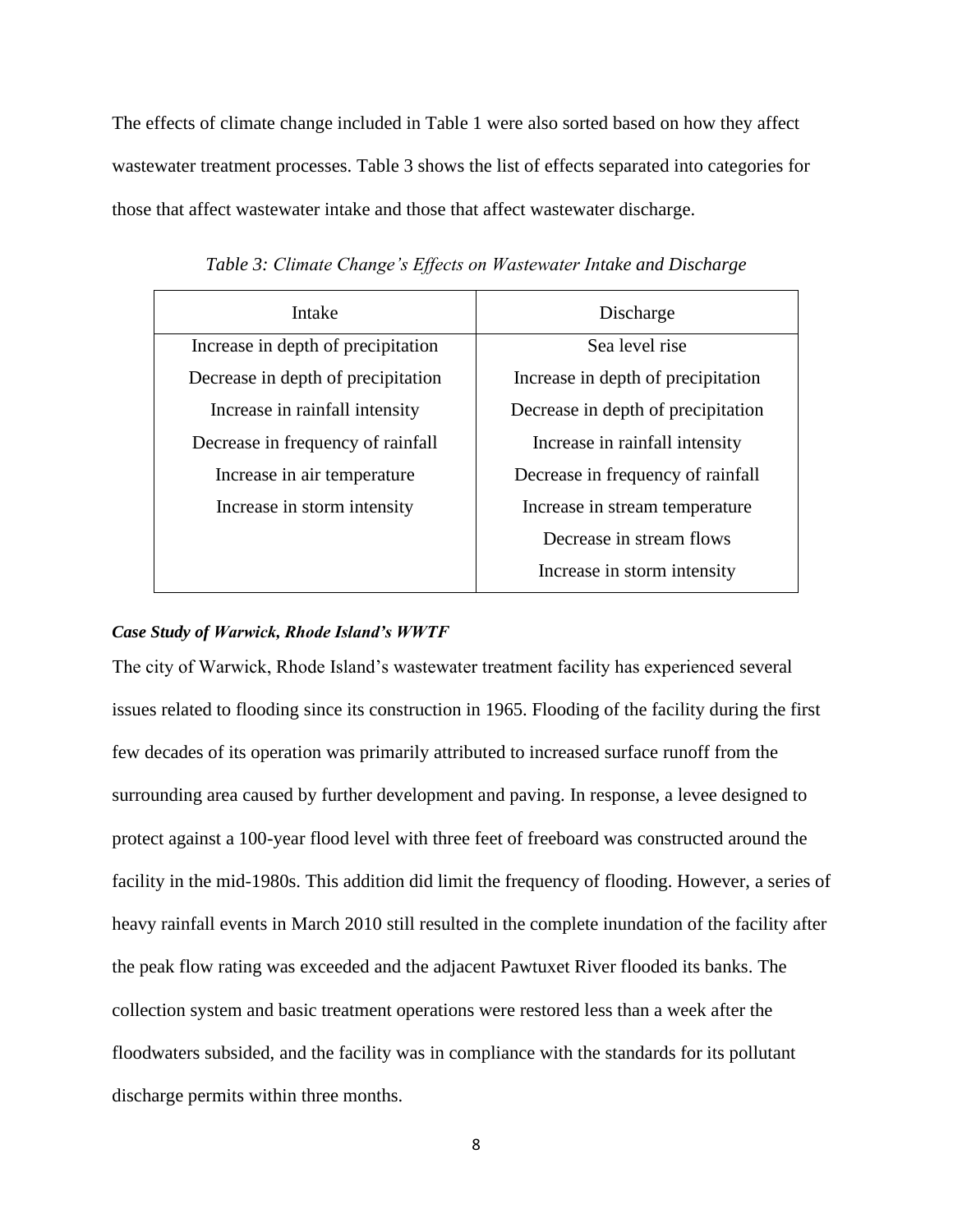Information collected on how the city of Warwick, Rhode Island's wastewater treatment facility has been impacted by climate change is summarized below in Table 4.

| <b>Change in Weather Patterns</b> | Impact on WWTF                                                                                                          |
|-----------------------------------|-------------------------------------------------------------------------------------------------------------------------|
| Increase in rainfall intensity    | Increase in inflow during rainfall events<br>resulting in flooding of the facility when<br>peak flow rating is exceeded |
|                                   | Rise in river levels during rainfall events<br>resulting in flooding of the facility                                    |
| Decrease in frequency of rainfall | Greater variation in inflow on a seasonal<br>and annual basis                                                           |

*Table 4: Climate Change's Impact on Warwick, Rhode Island's WWTF*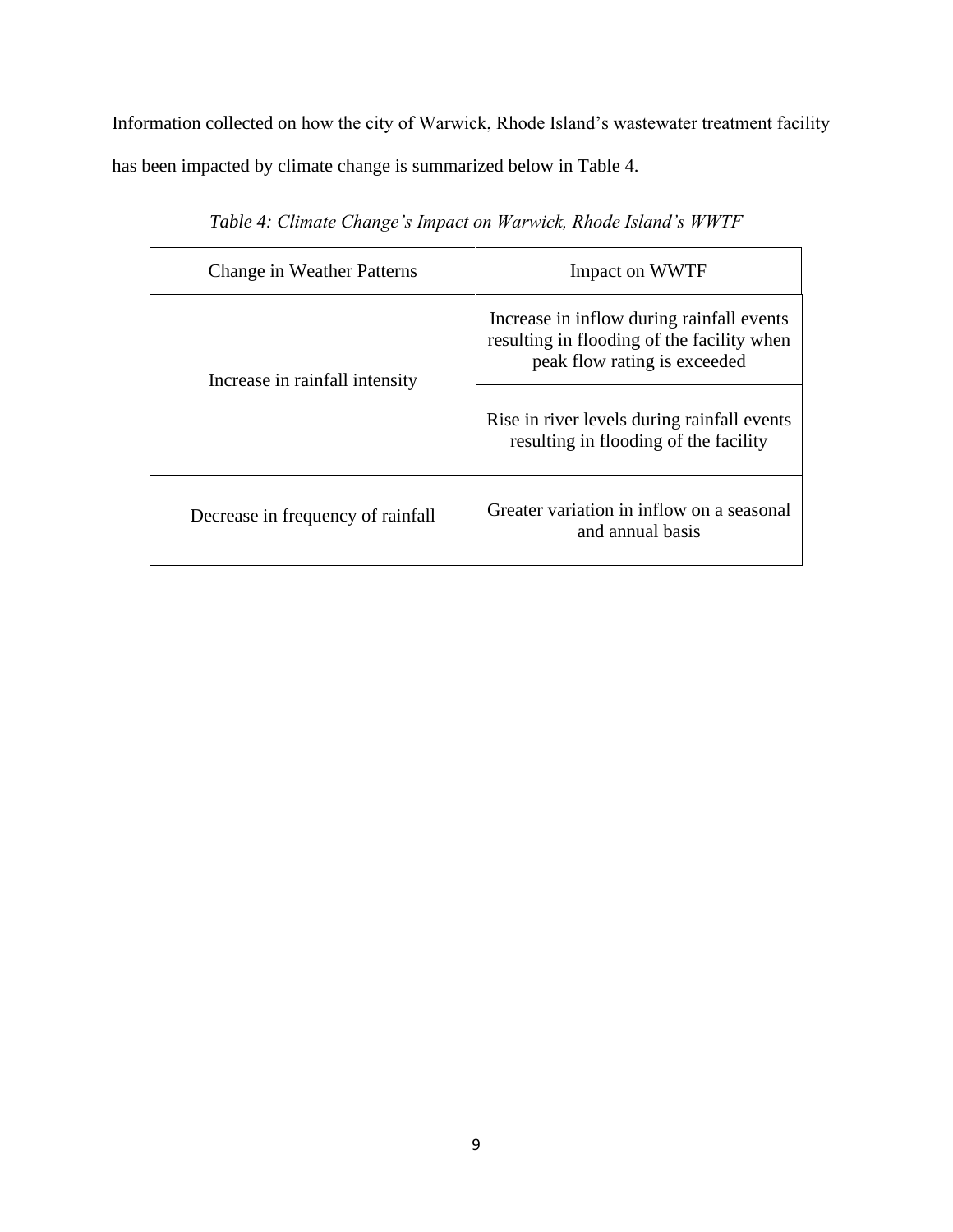#### <span id="page-14-0"></span>**Discussion**

The compiled responses from the interviews confirm that there are numerous effects of climate change that impact wastewater treatment infrastructure in the United States. These effects vary greatly but are all related to changes in temperature and precipitation, whether directly, as in the case of increase in air temperature and increase in depth of precipitation, or indirectly, for sea level rise and decrease in stream flows. Finding ways to categorize these effects is an important element of the discussion on what solutions should be implemented to limit their impact. For example, long-term trends such as increase in air temperature should be distinguished from acute short-term events like rainstorms that cause flooding since the respective time scales and impacts for these two groups are very different. Making such distinctions can be very difficult, however, since a cause and effect relationship often exists between these long-term trends and short-term events. Another characteristic that is significant in this context is whether an effect of climate change impacts wastewater intake or discharge. More often than not the impact is on both the intake and discharge sides of treatment but making this determination is still a key part of better understanding what specific elements of infrastructure and treatment processes are affected by climate change.

Changes in weather patterns have certainly had a dramatic impact on the operations of Warwick, Rhode Island's wastewater treatment facility. This is evident when considering how changes in rainfall intensity and frequency have resulted in highly variable influent flows and caused significant damage to the facility itself. However, a question that needs to be asked regarding this investigation is whether the weather events that caused these issues can be attributed to changes in climate or if they should be treated as isolated occurrences. On the one hand, no flooding event comparable in magnitude to that which occurred in March 2010 has since occurred in the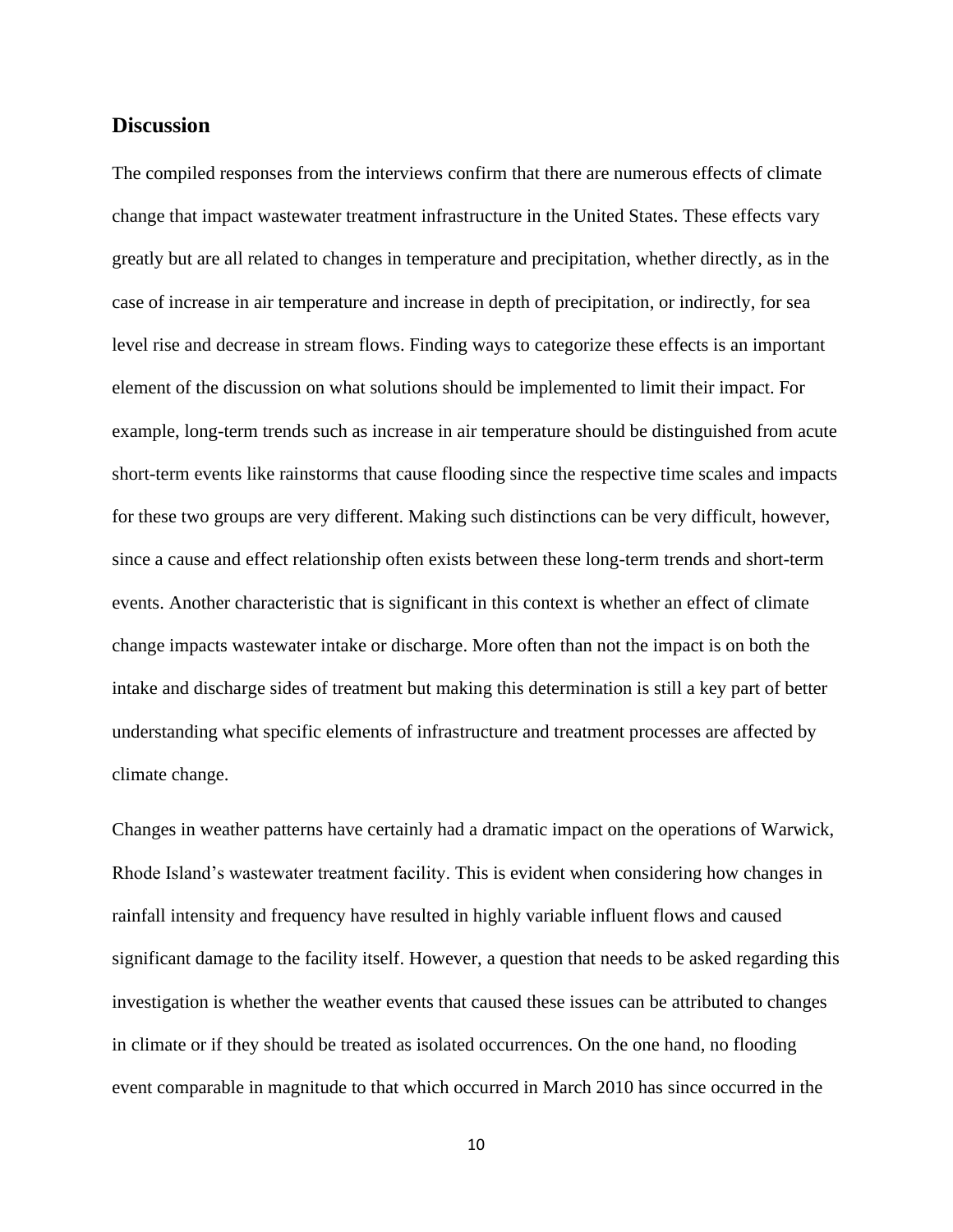Warwick, Rhode Island area. Furthermore, the minor flooding events that the facility experienced between the start of operations in 1965 and the mid-1980s were stated to be the result of changes in the development of the surrounding area. On the other hand, climate data does indicate that long-term trends associated with changes in precipitation are contributing to more flooding events in wetter climates (Zouboulis et al., 2014). This suggests that climate change may still be contributing to disruptions of the facility's operations even if the magnitude of the March 2010 flooding event was an outlier.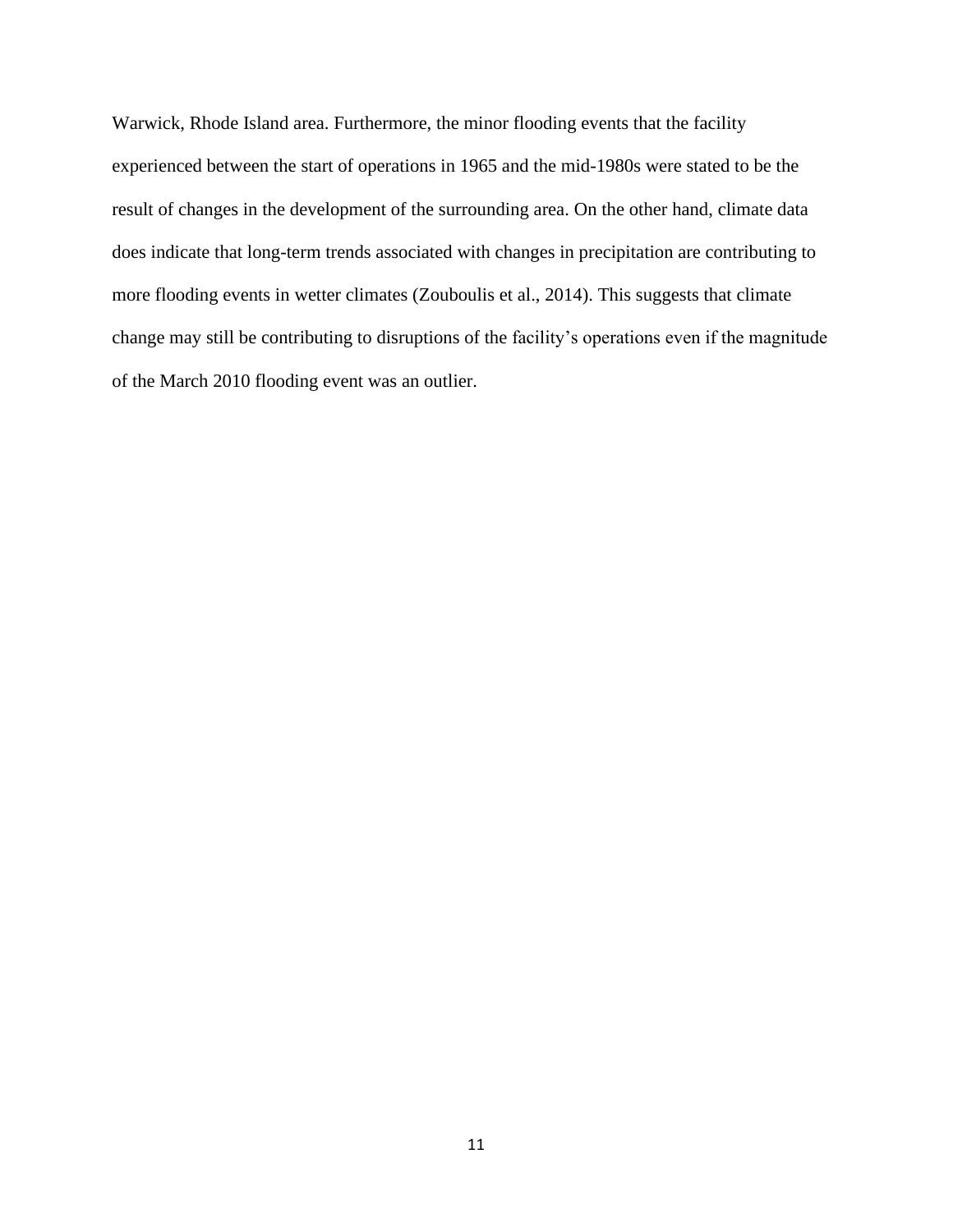#### <span id="page-16-0"></span>**Conclusions**

Climate change is already having a profound impact on wastewater treatment infrastructure in the United States. The significant effects of climate change contributing to this impact include but are not limited to changes in precipitation, decrease in stream flows, increase in temperature, increase in storm intensity, and sea level rise. All of these phenomena tend to affect both the intake and discharge sides of wastewater treatment, with the notable exceptions being increase in air temperature—which primarily affects the collection and treatment of influent—and sea level rise, decrease in stream flows, and increase in stream temperature—which primarily affect the discharge of effluent. The risk of erratic weather patterns fueled by climate change damaging wastewater treatment infrastructure and disrupting facility operations is exemplified by the history of Warwick, Rhode Island's wastewater treatment facility. Furthermore, the results of this case study demonstrate that wastewater treatment systems are often among the infrastructure most exposed to the harm caused by extreme weather events, in part due to location and the very nature of their function.

Solutions designed to limit the impacts of climate change need to be implemented to maintain the functionality of our society's wastewater treatment sector. This is increasingly evident as climate projections continue to make it all the more clear that the effects of climate change already being observed are expected to worsen at an accelerating rate in the future. Therefore, it is now the responsibility of civil engineers to design and develop adaptive solutions that can mitigate the risk of damage in the event of the projected changes in climate occurring. Basic universal adaptions include installing new sensors and increasing the frequency of technical maintenance to ensure that facility operations are more closely monitored and maintained. Sources of backup power should always be available onsite as well so that facilities can maintain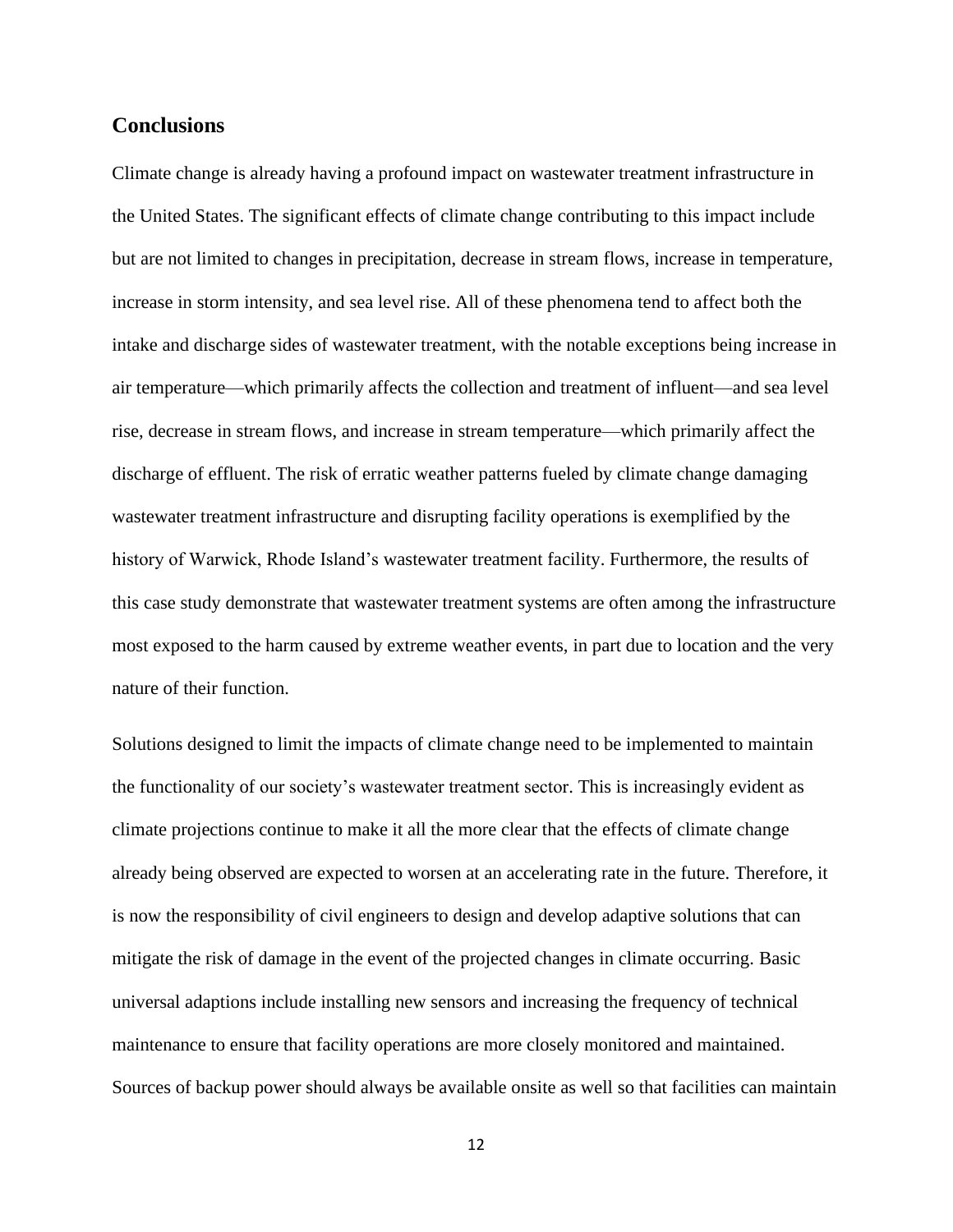limited operations even in the event of power grid failure. On top of these recommendations, more drastic adaptations will be necessary in areas that frequently experience severe weather events. In areas like the Southwestern United States, diversifying the sources of water used in treatment facilities by drawing from multiple bodies of water or using desalinated seawater can help mitigate the risk of water demand exceeding supply. The recycling and reuse of treated wastewater can also dramatically decrease the amount of freshwater required for a treatment facility's operations. In wetter regions, like the East Coast of the United States, damage caused by flooding due to either sea level rise or changes in precipitation can be inhibited by the construction of barriers like seawalls or levees that block the flow of surface water into wastewater systems. This methodology has contributed to Warwick's wastewater treatment facility's protection against flooding since 2012 when the levee surrounding the facility was raised 5.5 feet.

Future research efforts in this field of study should focus on expanding the scope of quantitative modeling used for predicting the magnitude of climate change's impacts. Qualitative approaches to studying this issue have now enumerated which effects of climate change are significant in this context and introduced conceptual ideas for how their impacts can best be mitigated. This means that the limited quantitative work that has already been conducted should be expanded to generate more data and provide a more comprehensive picture of how acute these impacts are expected to be.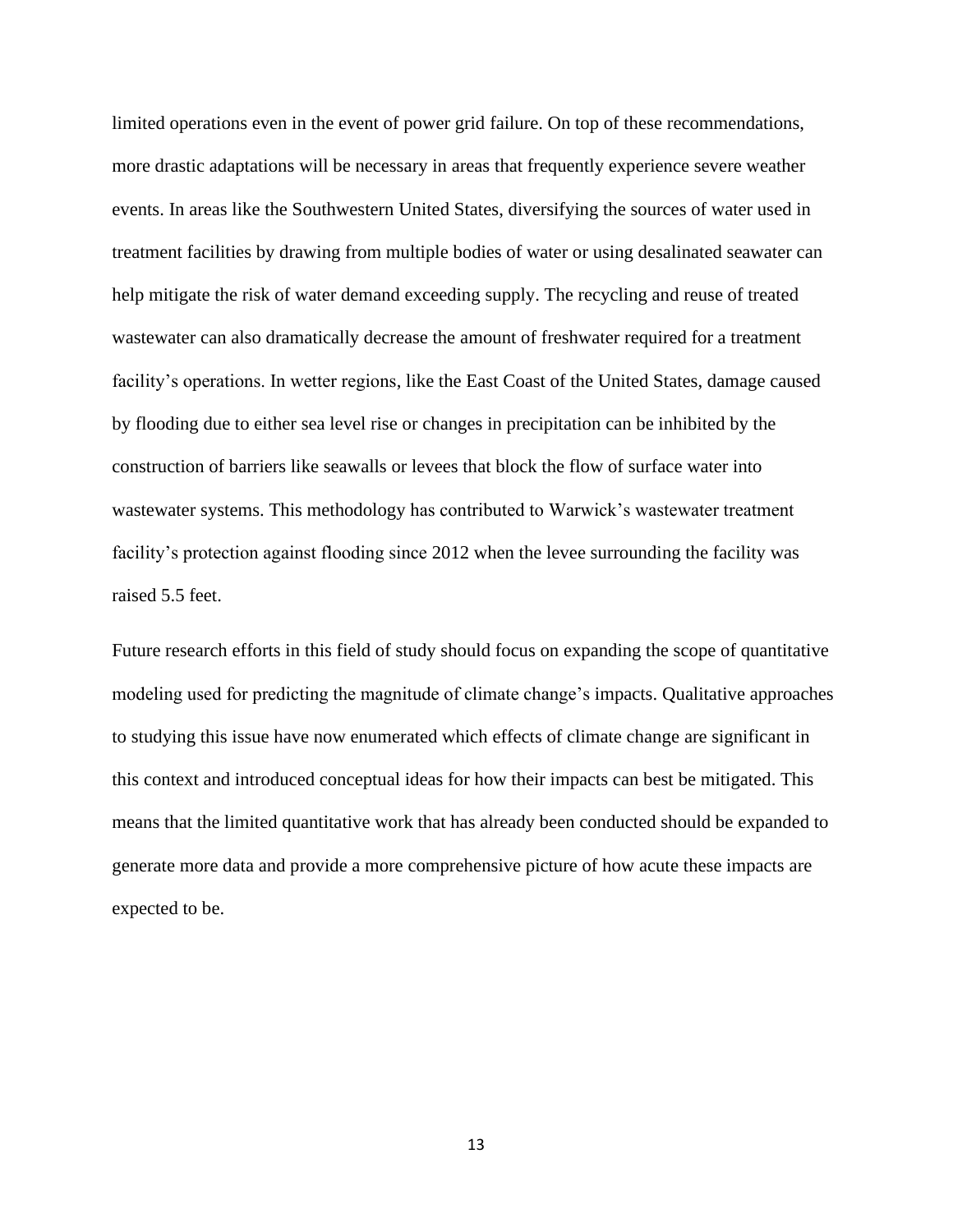#### <span id="page-18-0"></span>**References**

- Balci, P., & Cohn, A. (2014). NYC Wastewater Resiliency Plan: Climate Risk Assessment and Adaptation. *ICSI 2014*. doi:10.1061/9780784478745.021
- Chappelle, C., McCann, H., Jassby, D., Schwabe, K., & Szeptycki, L. (n.d.). *Managing Wastewater in a Changing Climate* (Rep.). Retrieved May 8, 2021, from Public Policy Institute of California website: https://www.ppic.org/wp-content/uploads/managingwastewater-in-a-changing-climate.pdf
- Hummel, M. A., Berry, M. S., & Stacey, M. T. (2018, March 24). Sea Level Rise Impacts on Wastewater Treatment Systems Along the U.S. Coasts. *Earth's Future, 6*(4), 622-633. doi:10.1002/2017ef000805
- Khalkhali, M., & Mo, W. (2020). The energy implication of climate change on urban wastewater systems. *Journal of Cleaner Production*, *267*. https://doi.org/10.1016/j.jclepro.2020.121905
- Kirchhoff, C. J., & Watson, P. L. (2019). Are wastewater systems adapting to climate change? *JAWRA Journal of the American Water Resources Association*, *55*(4), 869–880. https://doi.org/10.1111/1752-1688.12748
- Singh, S., & Tiwari, S. (2019). Climate change, water and wastewater treatment: Interrelationship and consequences. *Water Conservation, Recycling and Reuse: Issues and Challenges*, 203–214. https://doi.org/10.1007/978-981-13-3179-4\_11
- Tran, Q. K., Jassby, D., & Schwabe, K. A. (2017). The implications of drought and water conservation on the reuse of municipal wastewater: Recognizing impacts and identifying mitigation possibilities. *Water Research, 124*, 472-481. doi:10.1016/j.watres.2017.07.069
- Zouboulis, A., & Tolkou, A. K. (2014). Effect of Climate Change in Wastewater Treatment Plants: Reviewing the Problems and Solutions. *Managing Water Resources under Climate Uncertainty,* 197-220. doi:10.1007/978-3-319-10467-6\_10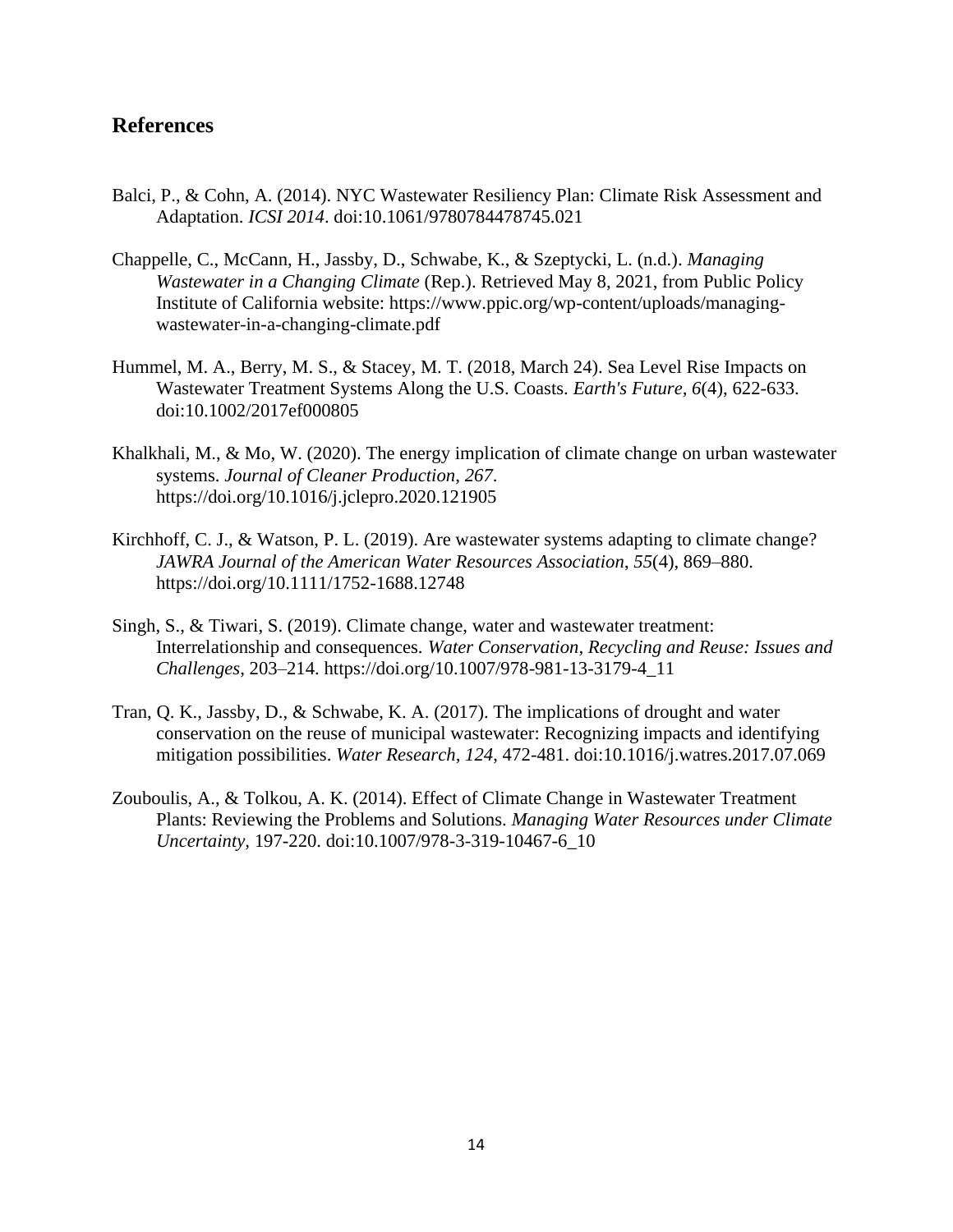### <span id="page-19-0"></span>**Appendices**

Interview Questions:

- 1. Can you share more information about your background in conducting research related to climate change's impact on American infrastructure or being employed in the field of wastewater engineering?
- 2. How is climate change affecting wastewater treatment infrastructure in the United States?
- 3. Which of climate change's effects on wastewater treatment infrastructure do you think are the most significant?
- 4. What adaptive solutions should be implemented to mitigate the impact of these effects of climate change?

Questions for the Case Study of Warwick, Rhode Island's WWTF:

- 1. Your article references the fact that the levee around the WWTF was constructed in the 1980s in response to damages caused by repetitive flooding events. Did the designers of the WWTF not properly account for flood risk or were these flooding events more severe than what the facility was expected to experience based on the predictions from the 1960s (perhaps due to changes in weather patterns including increased rainfall and more extreme storms)?
- 2. Is the drain system from Route 95 the only source of stormwater that gets treated at the WWTF or is Warwick's city-wide sewer system a combined system that treats both wastewater and stormwater?